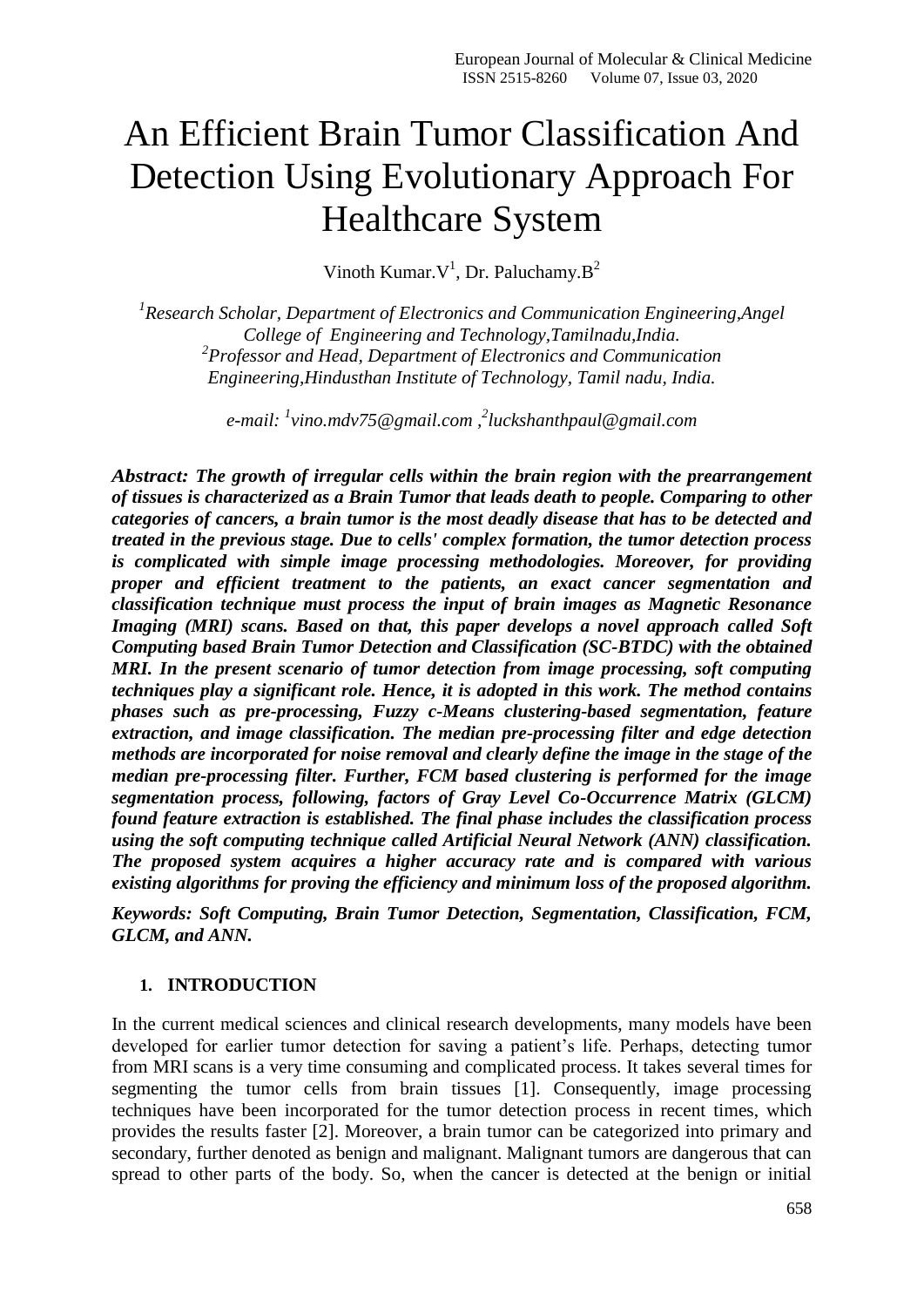stages, it can be easily treated by clinical practitioners [3].

There different kinds of brain tumor diagnosis methodologies are developed in the recent decade. In general, the automatic tumor segmentation issues are complicated, and new inventions are still required to solve problems. Moreover, the processing functions include typical operations such as image pre-processing, tissue segmentation, feature extraction, and image classifications. Figure 1 displays the pictorial representation of the essential procedures involved in cancer image detection and classification. In the middle of the operation between image acquisition and result production, those operations above must be effectively processed with several calculations.



Figure 1: General Functions Involved in Tumor Diagnosis Process

An automated and efficient model is required for handling the complexities and time consumption in tumor image diagnosis from MRI scans [4]. It is observed from several types of research that soft computing techniques are effectively incorporated for processing. Here, the classification of images is performed with an efficient, gentle computing technique called Artificial Neural Networks. According to the report generated after processing the input MRI, related treatments or therapies are provided by the doctors to the concerned patients. The detection process is mainly developed for earlier detection of brain tumors. Thereby the recovery process of the patient can be made more accessible.

Due to the increasing needs of medical or clinical support systems for tumor diagnosis, many kinds of research focus on that domain, especially in brain tumor detection and classification. With that note, this work's main objective is to develop a soft computing technique-based brain tumor diagnosis model called SC-BTDC, in which pre-processing of MRI images are done using a median filter. Following, the segmentation process is carried out using FCM, and feature extraction is performed with GLCM. And, the classification of MRI is done with ANN. The reported results are considered majorly for providing appropriate and efficient treatment process to the patients in real-time medical services. The remaining part of the paper is organized as follows: Section 2 describes the existing models for brain tumor detection and other parts of the body. Section 3 narrates the working procedure of the proposed Soft Computing based Brain Tumor Detection and Classification (SC-BTDC). Section 4 contains the results and comparative evaluations of the proposed model. Finally, Section 5 presents the conclusion of the work with some enhancement way of the present work.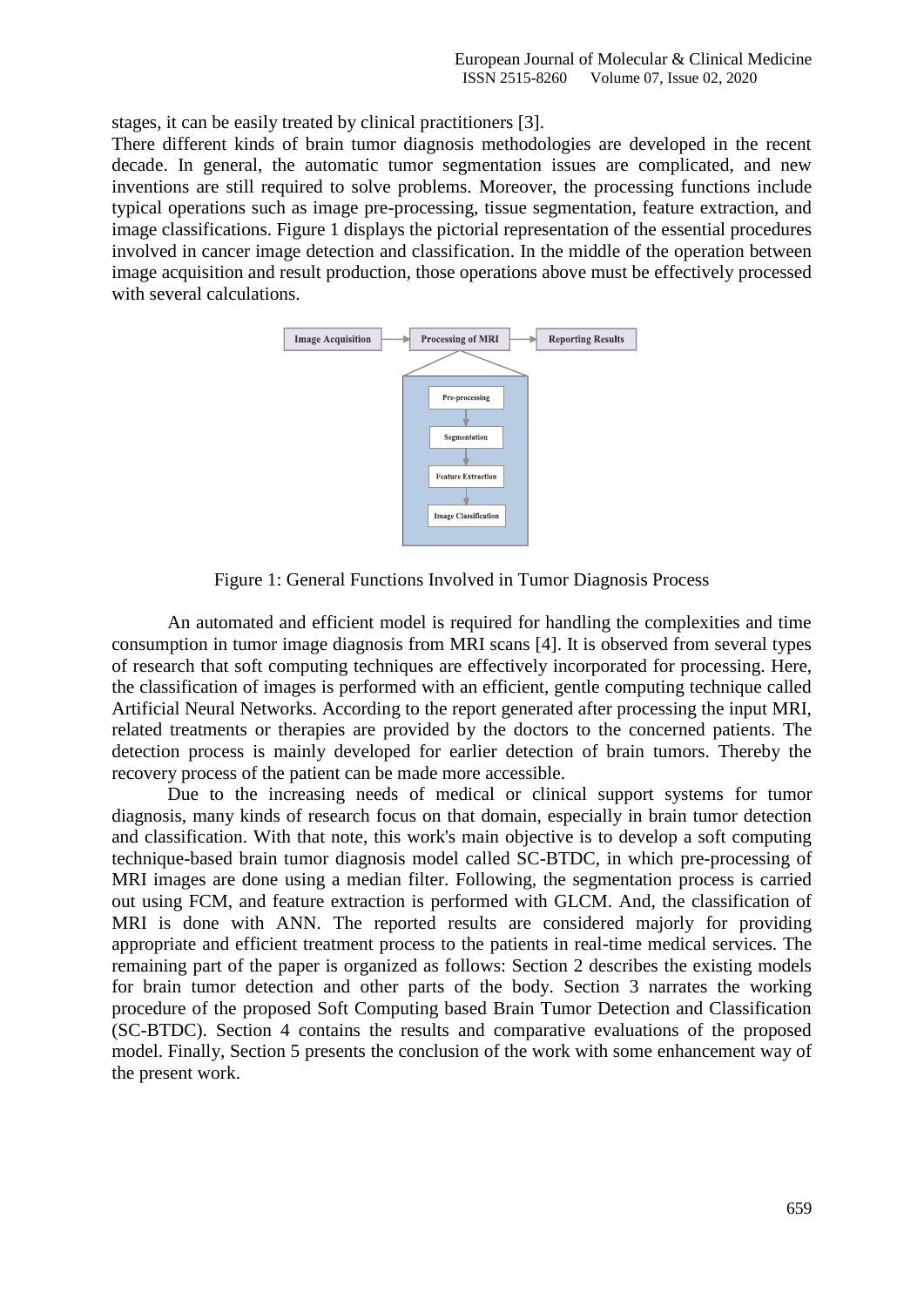#### **2. RELATED WORKS**

In [5], segmentation based brain tumor detection technique has been presented, and the accuracy of the model was determined by comparing with other existing models. In the model, the internal structure has been analyzed by considering the significant factors of tumor detection. An improved tumor approximation of brain cells was presented based on the segmentation process and two-dimensional and three-dimensional visualization for treatment planning and tumor evaluation [6]. The shape approximation of a tumor cell has been effectively designed for treatment patterns.

The work provided by the authors of [7] used the FCM technique to separate the tumor region of interest from the complete brain image. Moreover, the model avoided estimating the members of the FCM group by proper data selection and pixel setting, which are also involved in performing appropriate segmentation of cancer mass. The performance evaluations were carried out based on the significant parameters such as accuracy, precision, sensitivity, and specificity. Further, in work [8], anisotropic filtering has been used for preprocessing the input image, and SVM based classification technique was used for producing different classification results. With the use of anisotropic filtering, the noise has been effectively removed from the MRI input. After performing morphological operations, the affected part of the brain with the appropriate location have been identified correctly. Moreover, the classifications have been made with the pixel intensities obtained from the filtered MRI inputs for accurate tumor detection.

In [9], a hybrid model has been defined in which segmentation was done with the OTSU threshold-based method, and feature extraction was performed with morphological operations. The segmented outcome and the original MRI were compared and evaluated to measure the appropriate detection of the tumor region. K-Nearest Neighbor based brain tumor detection has been presented in [10]. The classifier distance has been evaluated using the Manhattan factor. Local Binary Pattern (LBP) based feature extraction has been used in [11] for effectively deriving edges and spots. Moreover, in that work, Gabor features and spectral features were extracted using two levels of fusion techniques. The obtained multiple features were concatenated to produce accurate classification results. In [12], the authors have discussed two distinctive frameworks, such as Cascade NN architecture (CASNN) and Feed Forward NN (FFNN).

Further, feature extraction has been performed using Principal Component Analysis (PCA) to minimize computational complexities. The work used the Olivetti Research Lab (ORL) database dataset for evaluations. The training and testing have been carried out using neural network techniques.

In work [13], a hybrid classification technique has been used to classify tumor images that include Support Vector Machine (SVM) and Fuzzy logic techniques. The work also incorporated image enhancement methodologies such as stretching the middle range of pictures and contrast improvement. Skull modeling was performed with morphological functions. An ensemble-based classification model has been developed in [14]. The comparisons have been established with 11 individual classifiers, and 36 datasets have been used for analysis. Pruned Associative model for cancer detection from obtained clinical images was obtained in [15]. The authors have used CT brain images for testing. And, for earlier identification of brain tumors Perceptron based Neural Network Model (PNN) has been described in [16]. The abnormality of input images has been effectively detected using the Region Severance Technique.

Statistical Association Rule Mining methodology has been used in [17] for proper tumor image detection. Moreover, Co-efficient based weight computations were used for tumor detection. Effective comparative evaluations were done in [18] by deriving the results of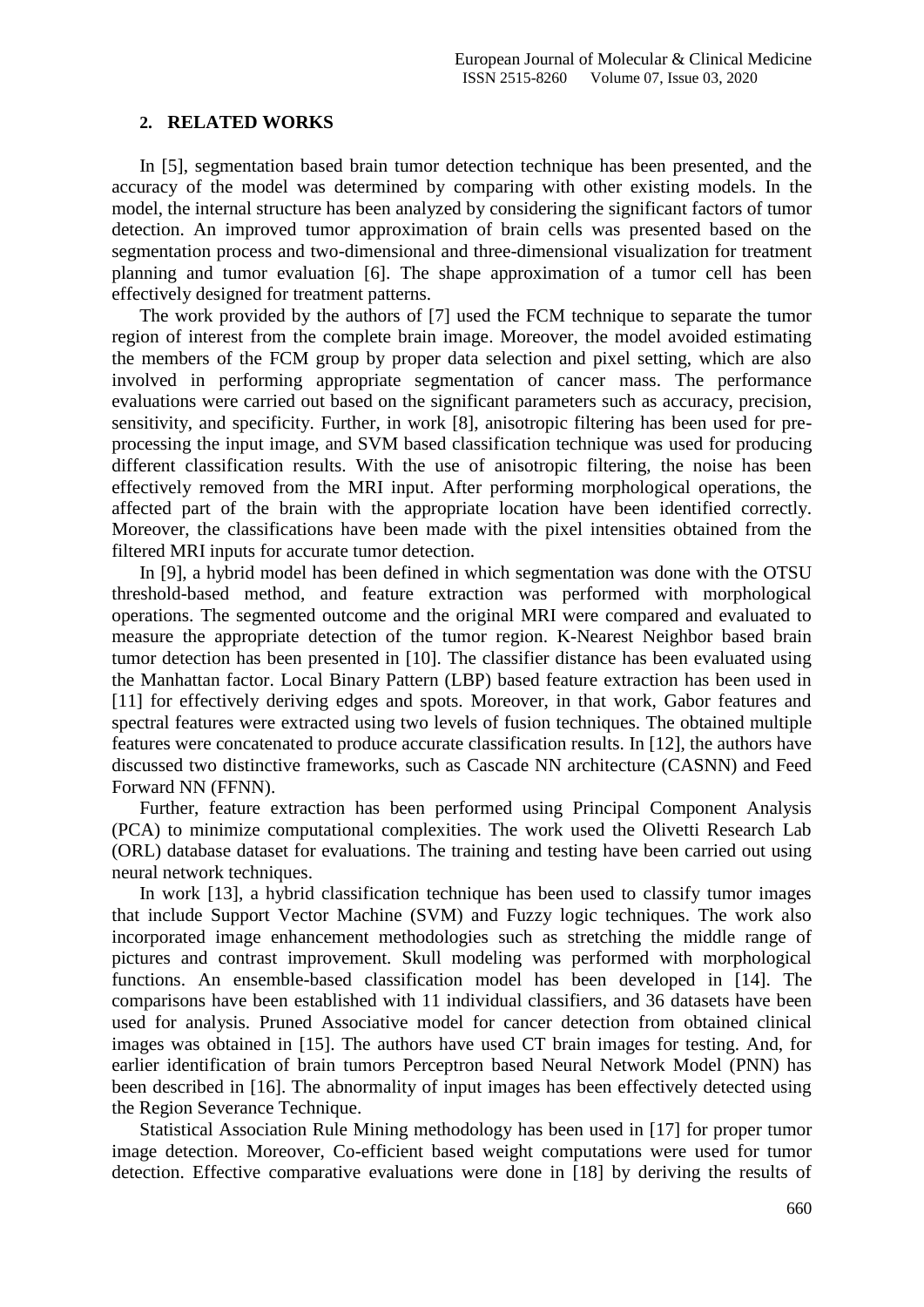Close+, Association Rule Mining, and Apriori algorithm based classifications in medical image detection. Association rule mining was used in [19] for evaluating kidney images for detecting the diseases in that. Further, the discretization based feature extraction technique has been applied in that diagnosis model for reducing the complications in mining the evaluated images.

Further, in the works of [20] and [21], association techniques and classification models used for disease diagnosis from medical images have been effectively described. In [22], backpropagation neural networks were used for kidney disease diagnosis. The processing time is not effectively determined and considered by analyzing the existing models in the medical image processed in tumor diagnosis. This paper focuses on developing a model with minima classification errors and processing time for enhancing the precision results on time for assisting the medical practitioners in disease diagnosis.

#### **3. PROPOSED MODEL**

For reducing the death rate of cancer patients, the proposed model utilized soft computing techniques for detecting the brain tumor in earlier stages. Moreover, brain tumor detection is carried out using ANN classification from the segmentation of MRI scan images. As in the general tumor detection process, the proposed Soft Computing-based Brain Tumor Detection and Classification (SC-BTDC) contains four phases, namely, MRI image preprocessing, segmentation, feature extraction, and classification.



Figure 2: Work Process of Soft Computing based Brain Tumor Detection and Classification (SC-BTDC)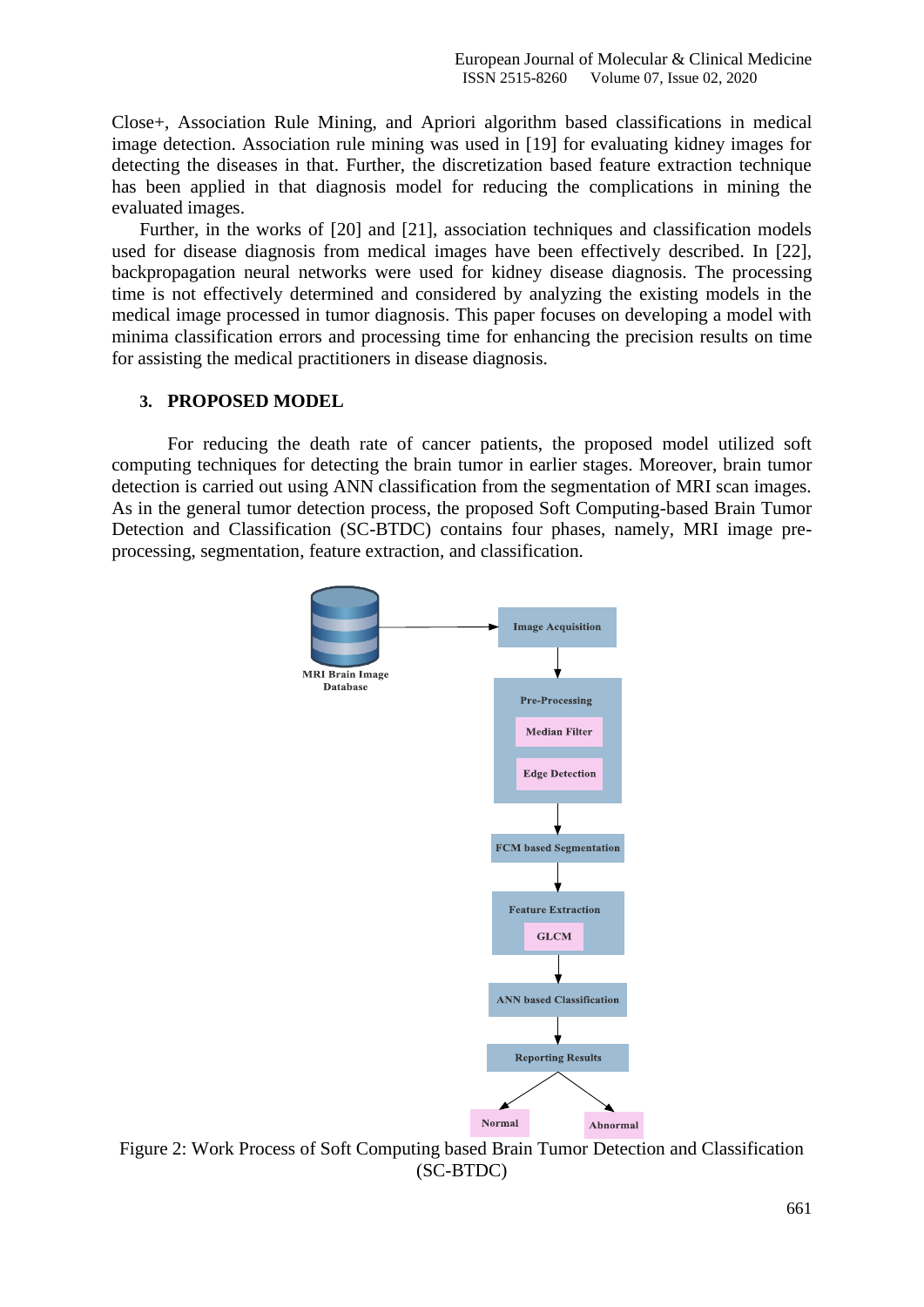The initial pre-processing phase is carried out using a median filter and edge detection to reduce the noise in from the obtained image and clearly define the vision for further process. Following, the images used for segmentation, which is done with Fuzzy C-means Clustering, and the feature extraction process, are performed to select appropriate features through which the brain tumor is detected precisely, which is done with GLCM incorporation. After completing all, the filtered images are given to Artificial Neural Networks for classification that performs training and testing effectively. The work process of the proposed model is presented in Figure 2.

## *Pre-Processing:*

The human brain images are complex and composite in structure, which makes the processing complicated. It is required to remove the unwanted noises from the obtained MRI image. Here, the pre-processing phase is carried out using the median filter and edge detection.

# *A. Median Filter:*

Noise elimination from the input MRI images performed with the Median filter uses a nonlinear filtering process. This kind of filter is used to remove salt and pepper noise, specifically based on the average pixel rates. The following Figure 3 presents an MRI brain image results after applying a median filter into that.





# *B. Using Edge Detection:*

Edge detection is used here to detect and identify the pointed discontinuities in the MRI scan. Here, the Canny Edge Detection technique is used for appropriate localization of edge points. And, the identified edge points using the edge detection model is presented in Figure 4.



Figure 4: (a) Input Image and (b) After Edge Detection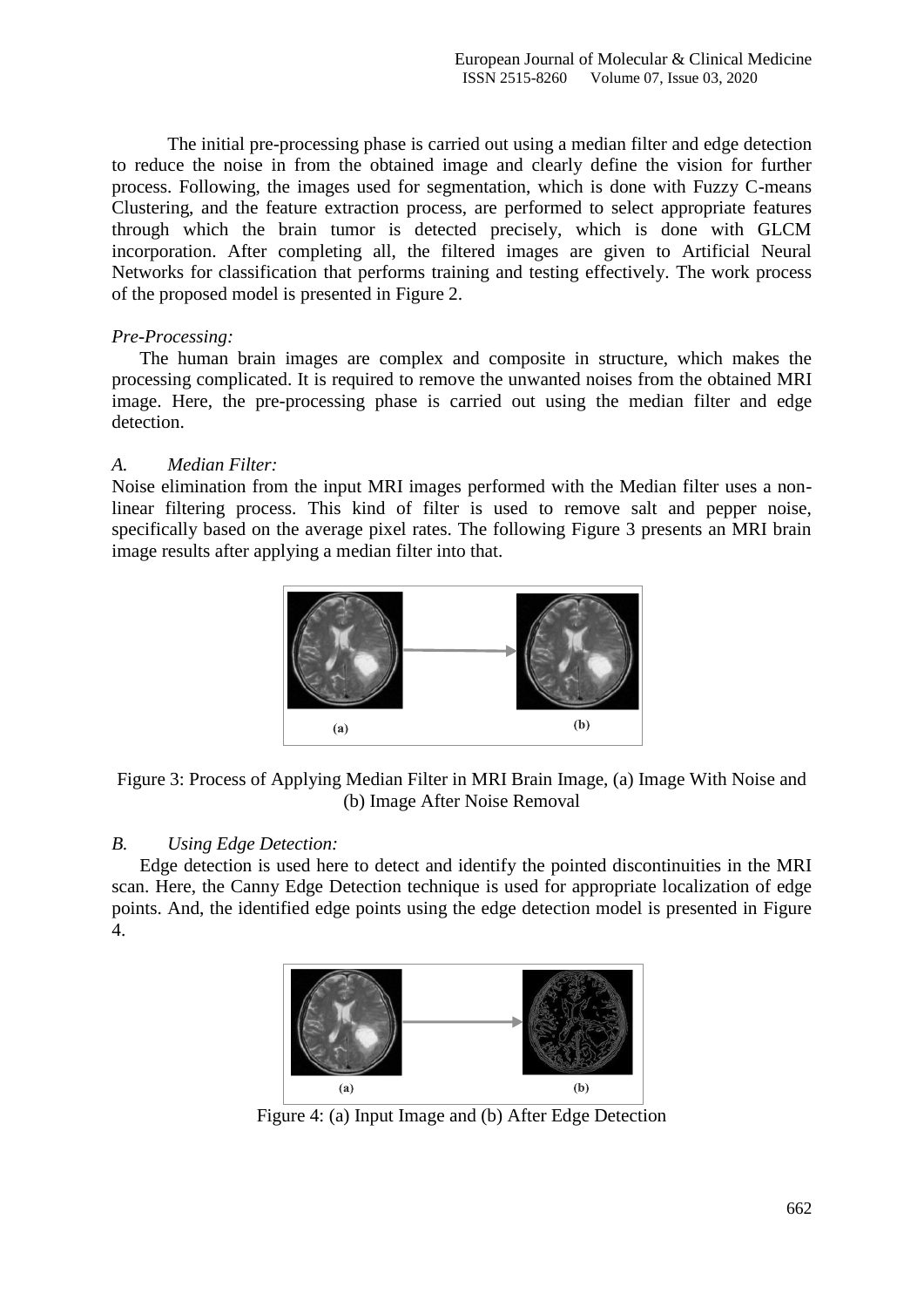#### *3.2 FCM in Image Segmentation:*

Segmentation is a significant process in the tumor detection process that segregates the input image into several regions overlapping each other. It is used to define the object boundaries effectively and the segmented parts are combined to get the full image. The segmentation process is processed based on image intensities that mainly concentrate on the similarity and discontinuity factors of images. There are several available techniques for image segmentation, amongst which; fuzzy c-means clustering model is used. Here, the FCM method is used for enhancing the precision in image segmentation with an appropriate definition of the object function. Further, the local and non-local based object segmentation is processed by the effective definition of the objective function.

The image of the MRI scan is divided into several pixels, which are given as  $P =$  $\{p_1, p_2, ..., p_n\}$ . And, based on the member rate of each pixel, it as belonging to one or more clusters. Several iterations are carried out for reducing the objective function with the member set 'F' called fuzzy membership and 'U' is considered to be the cluster center.

$$
Objective Function (A) = \sum_{i=1}^{n} \sum_{j=i}^{U} F_{ij}^{m} (p_i - U_j)^2
$$
 (1)

Where,  $F_{ii}^{m}$  denotes the pixel member table, 'm' fuzzy parameter of the cluster and (p  $U_i$ ) is the Euclidean Distance between the pixel member and the cluster center. It is evaluated that point closer to 'U' has the highest rate of membership than the other points towards the boundaries. In FCM, the cluster centers are initially assigned and rate for each cluster. Then, the center points are moved to the exact point by increasing the number of iterations based on the data set. The data presented in the image and the fuzzy parameter is defined by the pixel member. Further, the pixel member  $F_{ij}$  and cluster center 'U' are updated based on the defined objective function, which is given as follows,

$$
F_{ij} = \frac{1}{\sum_{k=1}^{U} (\frac{\|p_i - U_j\|}{\|p_i - U_k\|})^{\frac{2}{m-1}}}
$$
(2)

The derivation process will end, when the value reaches  $max_{i,j} \{ |F_{i,j}^{(k+1)} - F_{i,j}^{k}| \} < \alpha$ , where, " $\alpha$ " is the ending factor that lies between 0 and 1. Moreover, the cluster center vector is calculated as,

$$
U_j = \frac{\sum_{i=1}^n U_{ij}^m p_i}{\sum_{i=1}^n U_{ij}^m}
$$
 (3)

The steps in FCM based segmentation is described below,

1. Initialization with Cluster center U=[u<sub>ii</sub>] matrix,  $U(0)$ .

2. At  $k<sup>th</sup>$  step, the cluster center is calculated as given in (3).

3. The iterations can be terminated at the point it reaches,  $max_{i} \{ |F_{i}^{(k+1)} - F_{i}^{k}| \} < \alpha$ , else, go to step 2.

## *3.3 Gray-Level Co-Occurrence Matrix-based Feature Extraction:*

Extracting proper features from the images is a significant process for defining effective classification patterns for précised result categorizations. In this work, the feature extraction process is computed with GLCM, which is an effective arithmetic process that uses the spatial pixel similarities for computations. Based on the pixel intensities of the input images, the spatial similarities between two pixels can be defined as the relationship between the pixel of interest and the adjacent pixel in horizontal positions. For each pixel element (a,b) in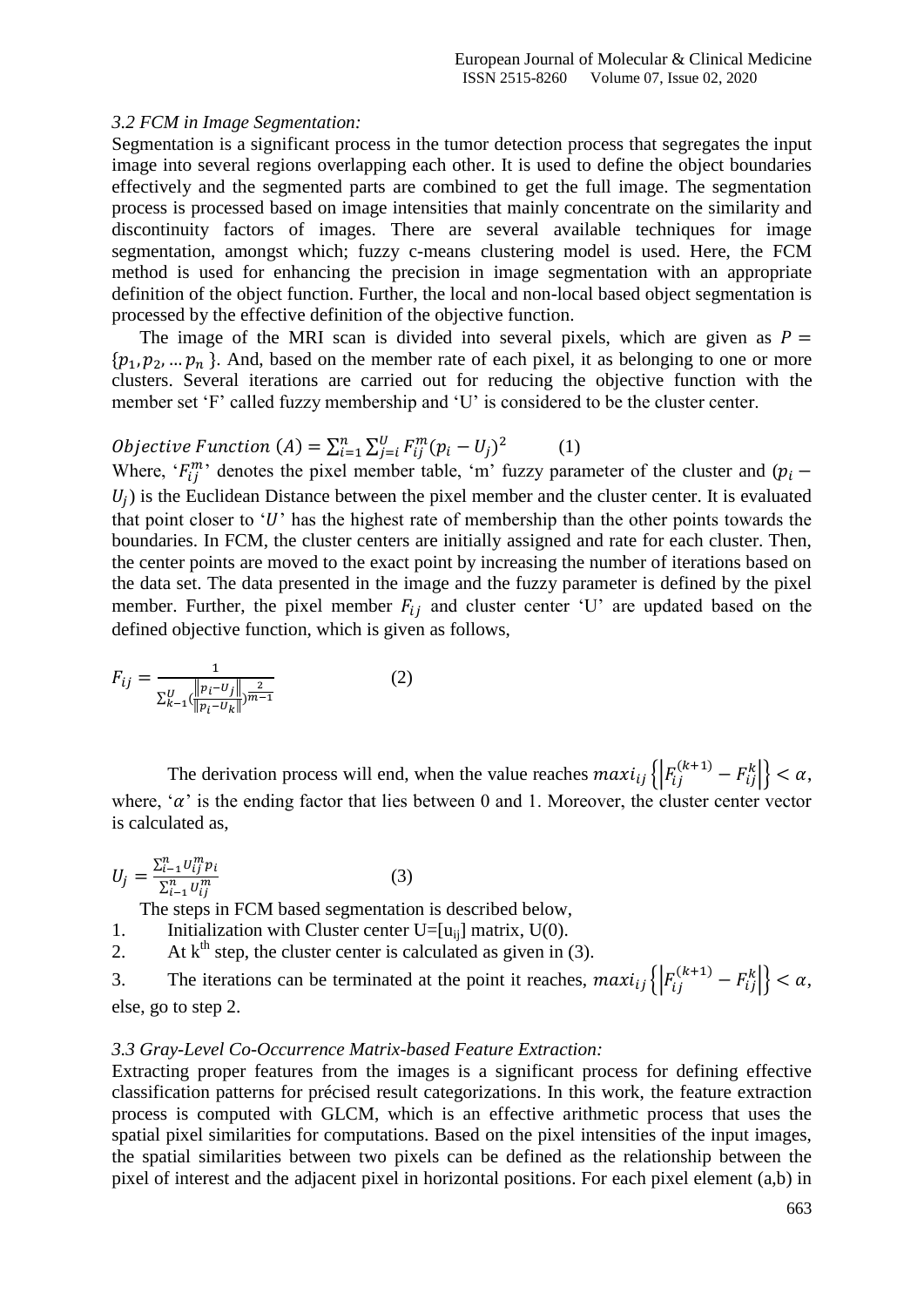defining GLCM, is considered by the number of occurrences of the pixel with "a" presented in the described spatial similarity to another pixel with the value "b" in the obtained MRI. Moreover, the process is very much helpful in pointing the exact tumor location and its present stage to providing proper treatment assistance.

In this model, the main features considered for evaluation are Shape, color, image intensity, texture, Contrast, Homogeneity, Correlation, and Energy.

i. Shape:

As a general definition, shape denotes the geometrical features of an object or its clear edges concerning their composition, color, and image texture.

ii. Color and Image Intensity:

Here, color is also considered as an important feature, which can be noted by the image coordinates, and the strength of color is denoted as intensity.

iii. Texture:

The visual quality of the image is noted as texture, which is also derived here.

iv. Contrast:

Contrast is evaluated by analyzing the separation of lighter and the darker area in the image as,

$$
contrast = \sum_{ab=0}^{n-1} p_{ab}(a-b)^2 \tag{4}
$$

v. Homogeneity:

It denotes the closeness of element or object distribution on to the matrix diagonals, which points to the homogeneous quality.

$$
Homogeneity = \sum_{ab=0}^{n-1} \frac{p_{ab}}{1 + (a-b)^2}
$$
 (5)

vi. Correlation:

The correlation coefficients are generally ranged between  $-1$  and  $+1$  and computed as,

$$
Corr = \sum_{ab=0}^{n-1} p_{ab} \frac{(a-\mu)(b-\mu)}{\sigma^2}
$$
 (6)

vii. Energy:

Here, Energy is defined as the sum of squared pixels rates of the defined Gray-Level Co-Occurrence Matrix, which is computed as,

$$
Energy = \sum_{ab=0}^{n-1} (p_{ab})^2
$$
 (7)

# *3.4 Artificial Neural Network (ANN) based Classification:*

In the proposed work, Artificial Neural Network (ANN) is used for performing the classification operation. This classification technique is incorporated here for its adaptive learning abilities, self- organization pattern, and well suitable nature of real-time implementations. The network pattern contains three layers, input layer, hidden layer, and output layer, which are given in Figure 5.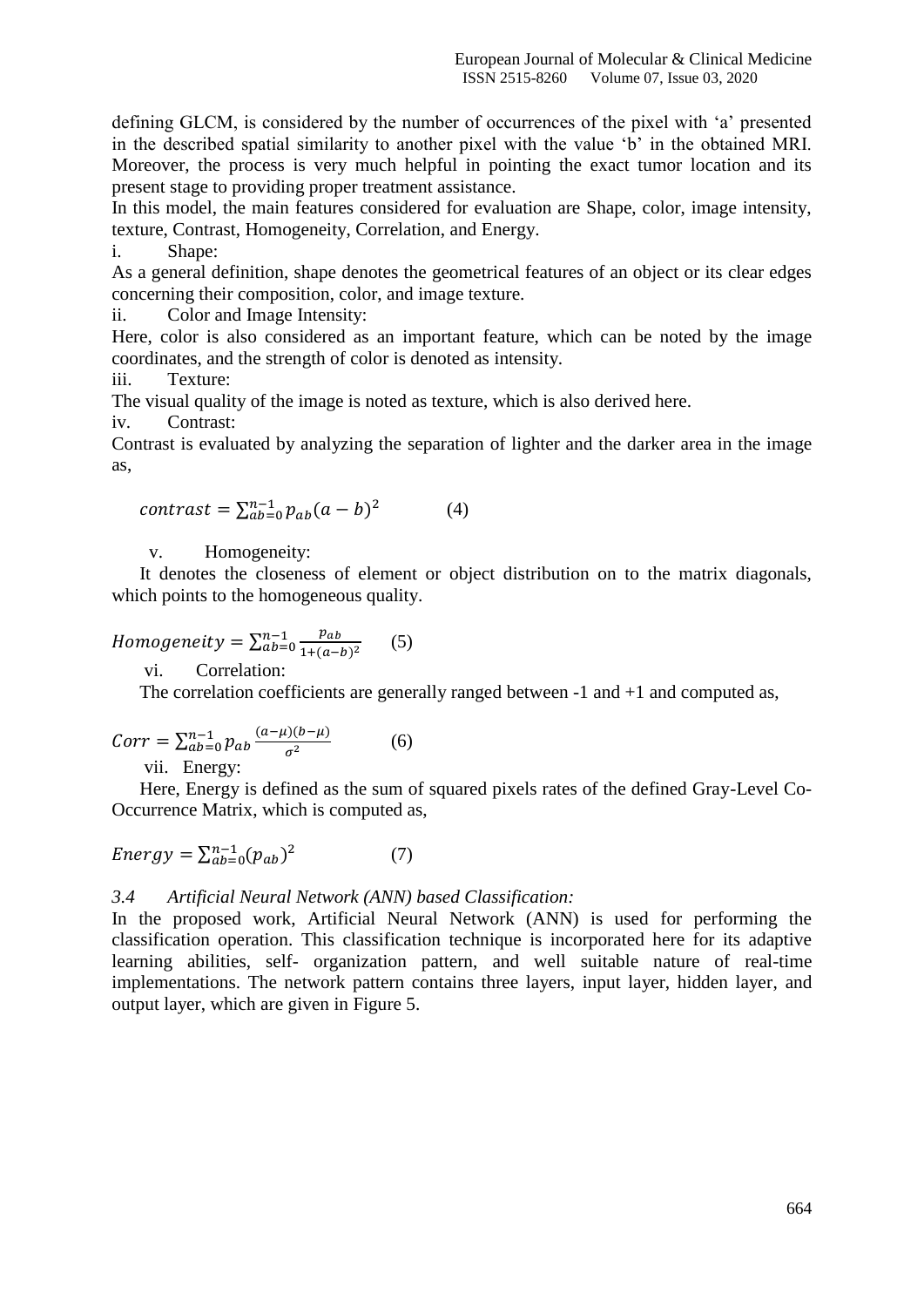European Journal of Molecular & Clinical Medicine ISSN 2515-8260 Volume 07, Issue 02, 2020



Figure 5: ANN Structure

There are two kinds of operations are performed in ANN, namely, training and testing. In training operation, the neural network is trained with the obtained features that are extracted from the previous section, and testing is performed effectively for validation of results. The parameters that are used for ANN designing are presented in the following Table 1.

| <b>Parameters</b>           | <b>Initial Values</b>  |  |
|-----------------------------|------------------------|--|
| <b>Activation Functions</b> | 'purelin' and 'tansig' |  |
| Nodes in Hidden Layer       | 16                     |  |
| Learning Model              | Levenberg-Marquadrt    |  |
|                             | Backpropagation        |  |
| Learning Rate               | 0.005                  |  |
| Number of Epochs            | 500                    |  |
| Mean Square Error           | $10^{-5}$              |  |
| Minimum Error               | 0.002                  |  |
| <b>Momentum Rate</b>        | 0.6                    |  |
| <b>Training Time</b>        | 50 seconds             |  |

#### Table 1: Parameters Definition for ANN

The Activation function used here is "purelin" and "tansig" that represents the hyperbolic tangent sigmoid function and linear transfer function. And, the learning model used here is Levenberg-Marquardt Backpropagation, which is the speed training method. The Mean Square Rate is the computation of the number of errors that occurred in the classification process. Here, the artificial neural network is trained with input MRI images that contain 5 nodes in hidden layer nodes and 1 node at the output layer. The activation functions are applied at the hidden and output layer. After retrieving features from the feature extraction process, training samples and testing samples are divided and given for testing in ANN and backpropagation method, respectively. The obtained results are evaluated using the evaluation parameters such as sensitivity, specificity, precision, and accuracy.

## **4. RESULTS AND COMPARISONS**

The proposed model is analyzed using the MATLAB tool for implementation with the benchmark dataset known as DICOM databases containing MRI brain images [22]. Clinical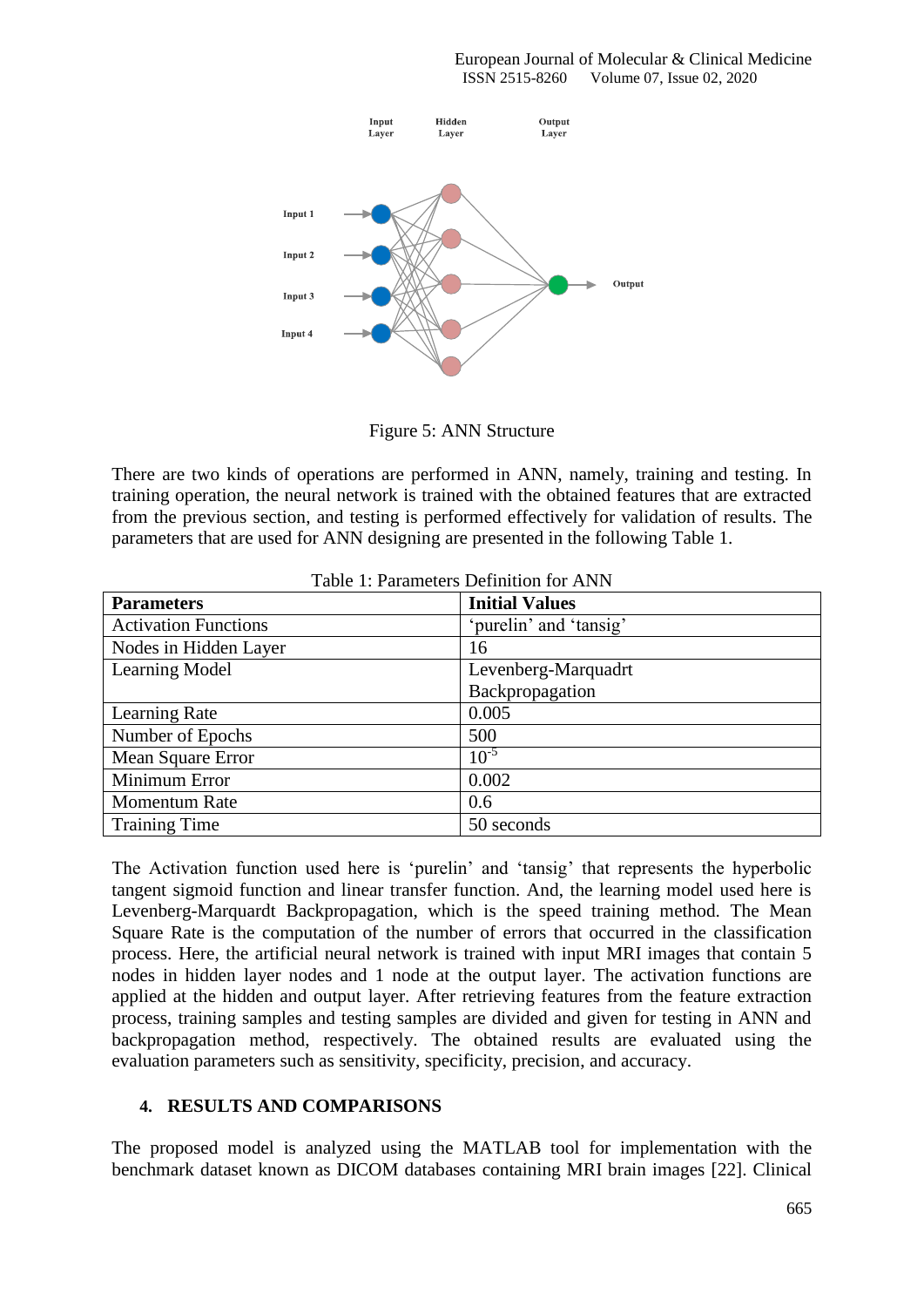practitioners develop brain images in the database with different brain modalities. For evaluating the present model, 750 brain samples are considered for training and testing with the Artificial Neural Networks. The results are compared with the existing models to justify the proposed model's accuracy and efficiency in producing outcomes.

For providing evidence for the proposed model, the obtained results are compared with the existing models such as PNN and FCM based cancer detection. Support Vector Machine (SVM) and Perceptron found Neural Network Model (PNN). Each training and testing phase is processed with 18 brain samples divided into 9 each for training and testing, respectively. The trained representatives are provided as input to the ANN for training, and the validation is carried out with the testing samples. After performing simulations, the value computed for models without tumor is almost similar to 0, and cancer presented images to obtain about 1 and classified based on that. The sample brain images obtained from the Dicom library are shown in Figure 7. The Brain Images that are diagnosed with tumors after performing 500 iterations are given in Figure 6.



Figure 6: Brian Images Diagnosed with Tumor



Figure 7: Sample Brain Images from DICOM Datase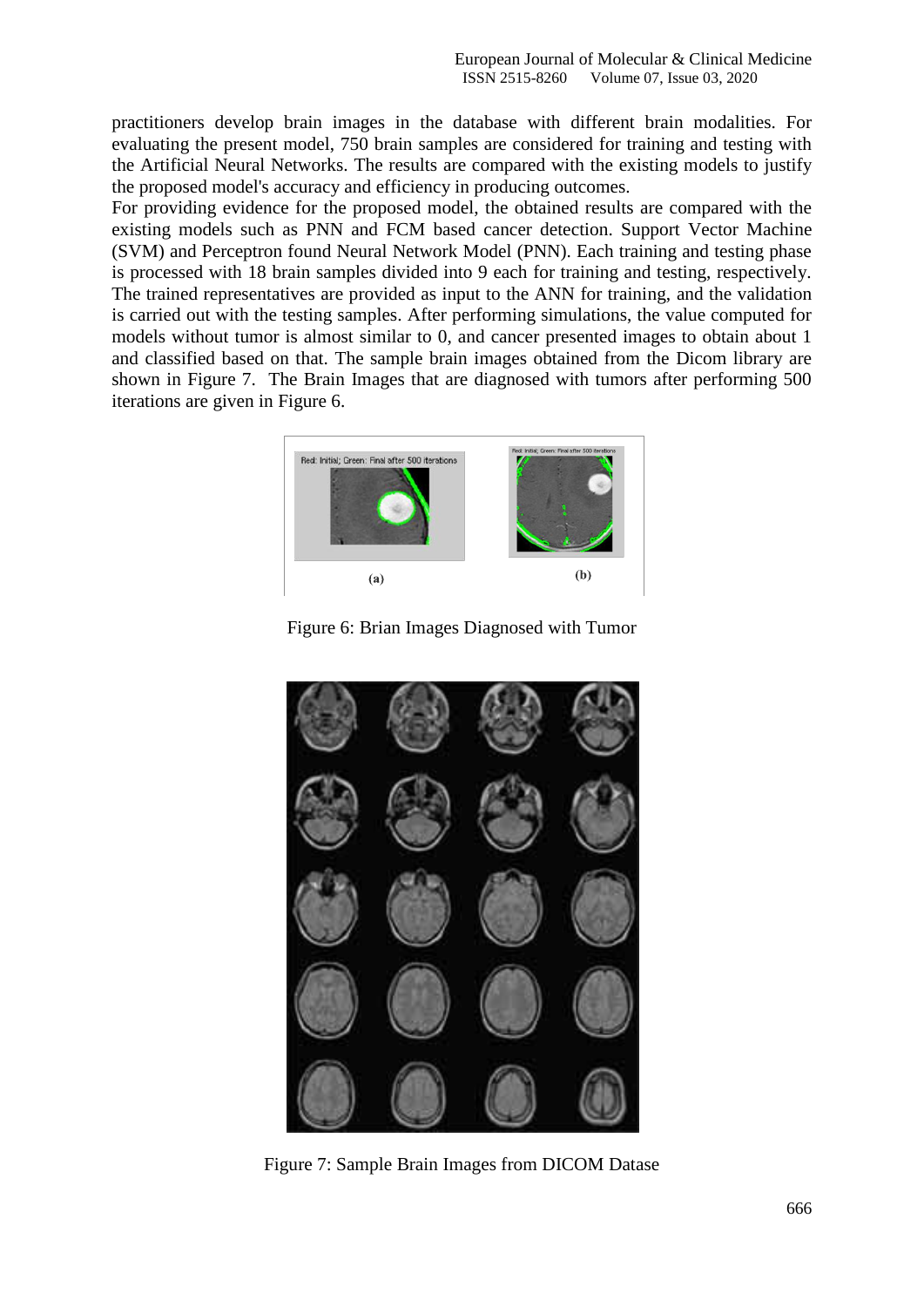## *4.1. Performance Measures:*

The performance of the proposed model is measured using metrics such as specificity, sensitivity, and accuracy rates using true positive, true negative, false positive, and falsenegative rates. Moreover,

 True Positive rate is to evaluate brain images with tumor are correctly detected as abnormal.

- True Negative is defined as the normal samples are mentioned as normal.
- A false Positive is the tumorless sample is falsely identified as containing a tumor.
- False Negative is the abnormal samples are incorrectly defined as normal.
- Here, Sensitivity, specificity, and accuracy rates are computed as,

Sensitivity  $=\frac{r}{\pi}$  $\frac{1}{\text{True Positive}} \times 100$  (8)

Specificity  $=\frac{T}{T}$  $\frac{1}{100}$  (9)<br>True Negative+False Positive  $\times$  100 (9)

## $Accuracy =$

$$
\frac{True \; Positive+True \; Negative}{True \; Positive+True \; Negative+False \; Positive+False \; Negative} \times 100 \tag{10}
$$

Based on the above factors and computations, the performances of the proposed work in classifying brain tumor images are evaluated.

## *4.2. Comparative Evaluations:*

When applying the ANN computing for tumor image classifications, the performance is evaluated with the training, testing, and validation results. The performance graph is given in Figure 8 with the assumption of 50 iterations and the minimum mean square error is considered as  $10^{-5}$ . At the 19<sup>th</sup> iteration, the best value is achieved with a minimal error rate of 0.0000041.



Figure 8: Performance Analysis Graph

The results obtained on accurate classification results are evaluated and portrayed in Figure 9. It is observed from the figure that the proposed SC-BTDC received a better accuracy rate than other classification techniques. The proposed soft computing based cancer detection model produces a 42% or higher accuracy rate than other classification models. The efficient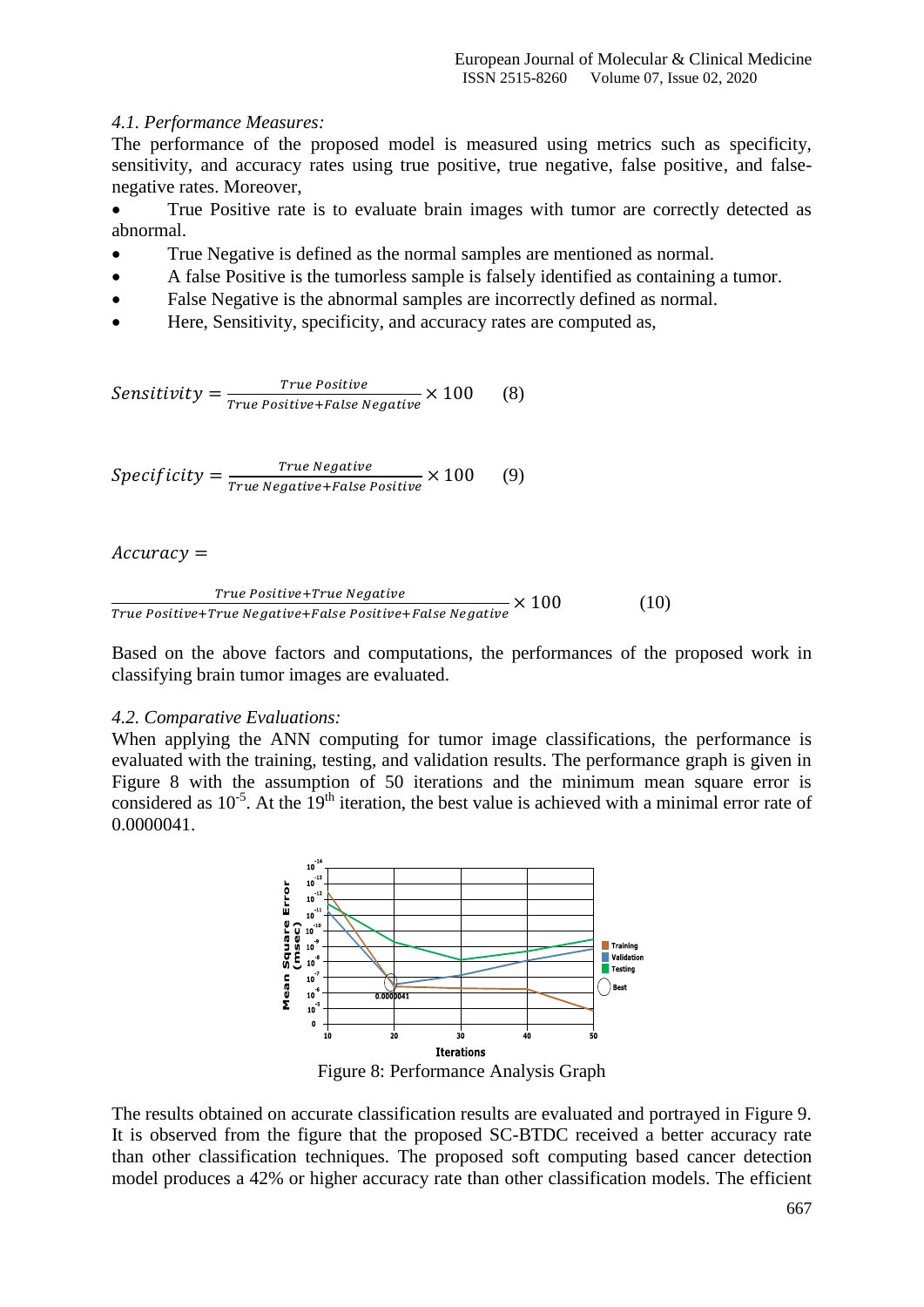incorporation of segmentation, feature extraction, and soft computing-based classification ensures maximum accuracy.



Figure 9: Accuracy Rate Comparisons

As mentioned in Section 4.1, the performance measures to the derived model are computed and the obtained results are

They are presented in Figure 10. The obtained results are compared for the existing models, such as PNN and SVM. It can be noted from the figure that the Soft computing based classification model acquired better results than the compared models. The model produces 96% of accuracy in brain tumor detection and classifications. Moreover, the model uses minimal processing time than other models, which is considered a significant factor in evaluating a classification model. In the proposed model, the median filter and edge detection methods are used for pre-processing, making the detection process faster than other methods. It is given in the following Figure 11. Here, the processing time is estimated against the number of brain images processed over seconds. The comparative evaluations results show the efficiency of the proposed model in producing accurate and précised results with minimal processing time.



Figure 10: Evaluation of Methods with Performance Measures



Figure 11: Processing Time Comparisons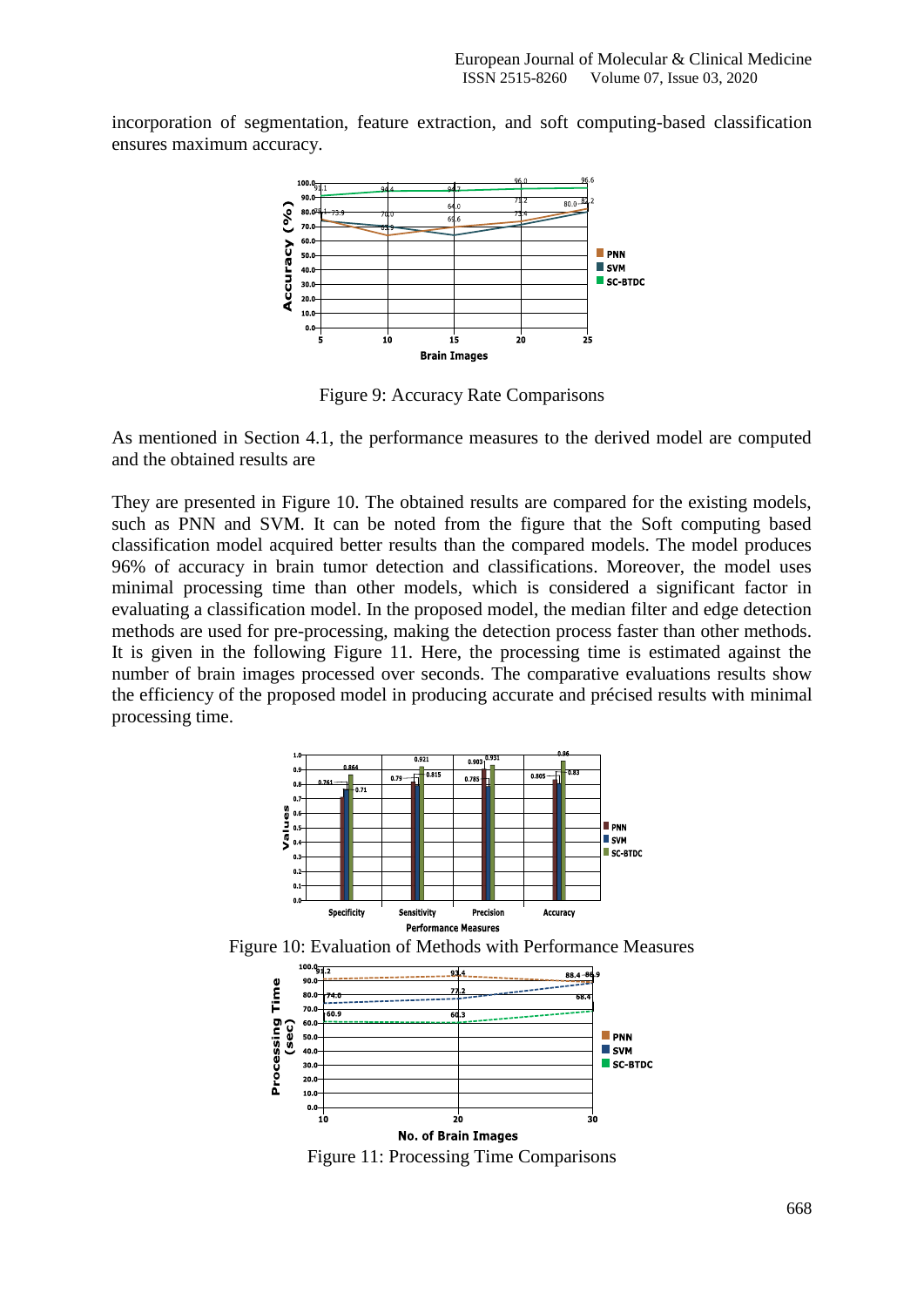# **5. CONCLUSIONS AND FUTURE ENHANCEMENT**

In the present scenario of medical image processing, an efficient methodology is required for accurate tumor diagnosis. This paper presents a new model using a soft computing technique based on brain tumor detection and classification for assisting the radiologists in providing efficient treatments to the affected persons. Moreover, the median filter is used here for noise removal, and edge detection is used to accurately define the MRI brain image. For segmenting the tumor image effectively, Fuzzy c-means clustering is incorporated. Further, the feature extraction for performing efficient classification is performed with GLCM. The derived features of obtained brain images are given for ANN-based sort, which results in an appropriate type with an accuracy rate of 96.6%. The simulation results show that the proposed work produces better classification results compared to the existing models in terms of metrics such as classification accuracy, error, model efficiency, and processing time.

In the future, the work can be enhanced in such a manner to categorize the stages of the tumor for improving the decision pattern to provide treatments.

#### *Acknowledgment*

This work is for the research purpose and no funding is provided.

## **6. REFERENCES**

- [ 1] SobriMuda and M. Mokji, "Brain Lesion Segmentation from Diffusion-Weighted MRI Based On Adaptive Thresholding And Gray Level Co-Occurrence Matrix", J. Telecommunication Electronic and Computer Engineering, Vol. 3, No. 2, 2011.
- [ 2] S. Cha et.al, "Review Article: Update on Brain Tumor Imaging: From Anatomy to Physiology", Journal of Neuroradiology, Vol.27, pp.475- 487, 2006.
- [ 3] J.Selvakumar, A.Lakshmi, and T.Arivoli, "Brain tumor segmentation and its area calculation in brain MR images using k-mean clustering and fuzzy c-mean algorithm" in Proceedings in IEEE-International Conference On Advances In Engineering, Science And Management, pp. 186-190, 2012.
- [ 4] S.R.Telrandhe, A.Pimpalkar, and A.Kendhe, "Brain Tumor Detection using Object Labeling Algorithm & SVM", in International Engineering Journal For Research  $\&$ Development Vol. 2, pp. 2-8, 2015.
- [ 5] Bhima, K., &Jagan, A. "Analysis of MRI based brain tumor identification using segmentation technique." In Communication and Signal Processing (ICCSP), 2016 IEEE International Conference, pp. 2109- 2113, 2016.
- [ 6] Orji, K. A., &Jayakumari, J. "Automatic detection of brain tumor based on magnetic resonance image using CAD System with watershed segmentation". In Signal Processing, Communication, Computing and Networking Technologies (ICSCCN), 2011 International Conference on IEEE, pp. 145-150, 2011.
- [ 7] Select M. M., ElMoutaouakkil, A., &Mouçouf, M. "Tumor Detection in Mammography Images Using Fuzzy C-means and GLCM Texture Features". In Computer Graphics, Imaging and Visualization, 2017 14th International Conference on IEEE, pp. 122-125, 2017.
- [ 8] Rashid, M. H. O., Mamun, M. A., Hossain, M. A., &Uddin, M. P. "Brain Tumor Detection Using Anisotropic Filtering, SVM Classifier and Morphological Operation from MR Images". In 2018 International Conference on Computer, Communication, Chemical, Material and Electronic Engineering (IC4ME2), pp. 1-4, 2017.
- [ 9] Vidyarthi, A., & Mittal, N. "A hybrid model for extraction of a brain tumor in MR images. In Signal Processing and Communication (ICSC), 2013 IEEE International